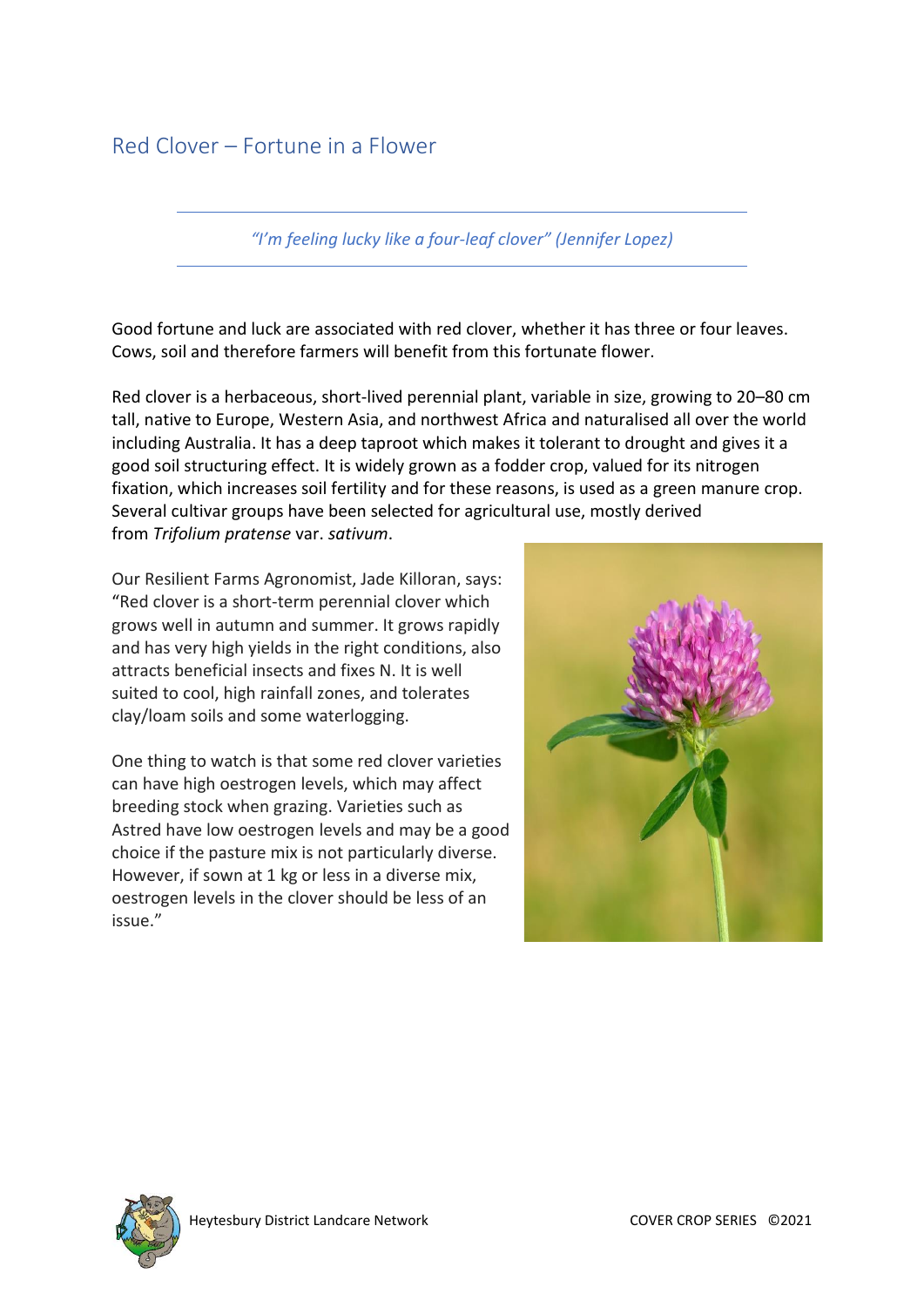## Dry Matter Yield

In answer to last week's question, according to Pastures Australia:

Under optimum growing conditions red clover peaks at **70-90 kg dry matter/ha/day** in spring and summer, dropping to 5–10 kg dry matter/ha/day in winter. Therefore in peak growing conditions red clover yields between about 13 and 18 tonnes annually in contrast to arrowleaf clover (*Trifolium vesiculolum*) where annual production yields of over 10 t DM/ha have been recorded in Tasmania and 9 t DM/ha on the southern slopes of NSW.

### Tiny Clover Lovers

Cattle and sheep are not the only lovers of clover. Insects feed on the flowers. In their natural habitat **bumblebees** are a major pollinator of red clover and some countries such as New Zealand and Chile have imported bumblebees as pollinators. However, as these bees are non-native and likely to affect populations of native bees, the Victorian government are trying to keep them out of the state. Tasmania has bumblebees so if you see one Agriculture Victoria asks that you contact their Customer Service Centre on [136 186.](tel:136186)

Red legged earth mites (RLEM) also tend to prefer clover over other pasture species. This pest species, appropriately named *Halotydeus destructor*, was introduced to Australia in the early 1900s from South Africa. If you are planting a pasture which is known to harbour a large population of these destructive little critters, you might consider using an alternative legume such as vetch which they are not so fond of.

**Clover and Stock Fertility** – According to the DPI, NSW: "Clover disease is an induced infertility in sheep as a result of the animals consuming clovers containing **high levels of** oestrogenic compounds. Clover disease was prevalent during the 1960s and 1970s when many pastures were sown to some older varieties of sub clover that were high in oestrogen. Clover disease…. will only impact sheep flocks if more than 30 per cent of their diet is oestrogenic clover."

#### Here's what a 2016 academic paper has to say<sup>1</sup>:

"Despite their unrivalled value in livestock systems, certain temperate, pasture, legume species and varieties may contain phytoestrogens which can lower flock/herd fertility. Such compounds, whose chemical structure and biological activity resembles that of estradiol- $17\alpha$ , include the isoflavones that have caused devastating effects (some of them permanent) on the fertility of many Australian sheep flocks. While the persistence of old 'oestrogenic' ecotypes of subterranean clover (*Trifolium subterraneum*) in pasture remains a risk, genetic improvement has been most effective in lowering isoflavone production in *Trifolium* species; infertility due to 'clover disease' has been greatly reduced."

<sup>1</sup> (Fertility of Herbivores Consuming Phytoestrogen-containing *Medicago* and *Trifolium* Species by K. F. M. Reed, Reed Pasture Science, Brighton East 3187, Australia; rps@eftel.net.au ;Academic Editor: Secundino López; Received: 29 May 2016; Accepted: 20 July 2016; Published: 30 July 2016)